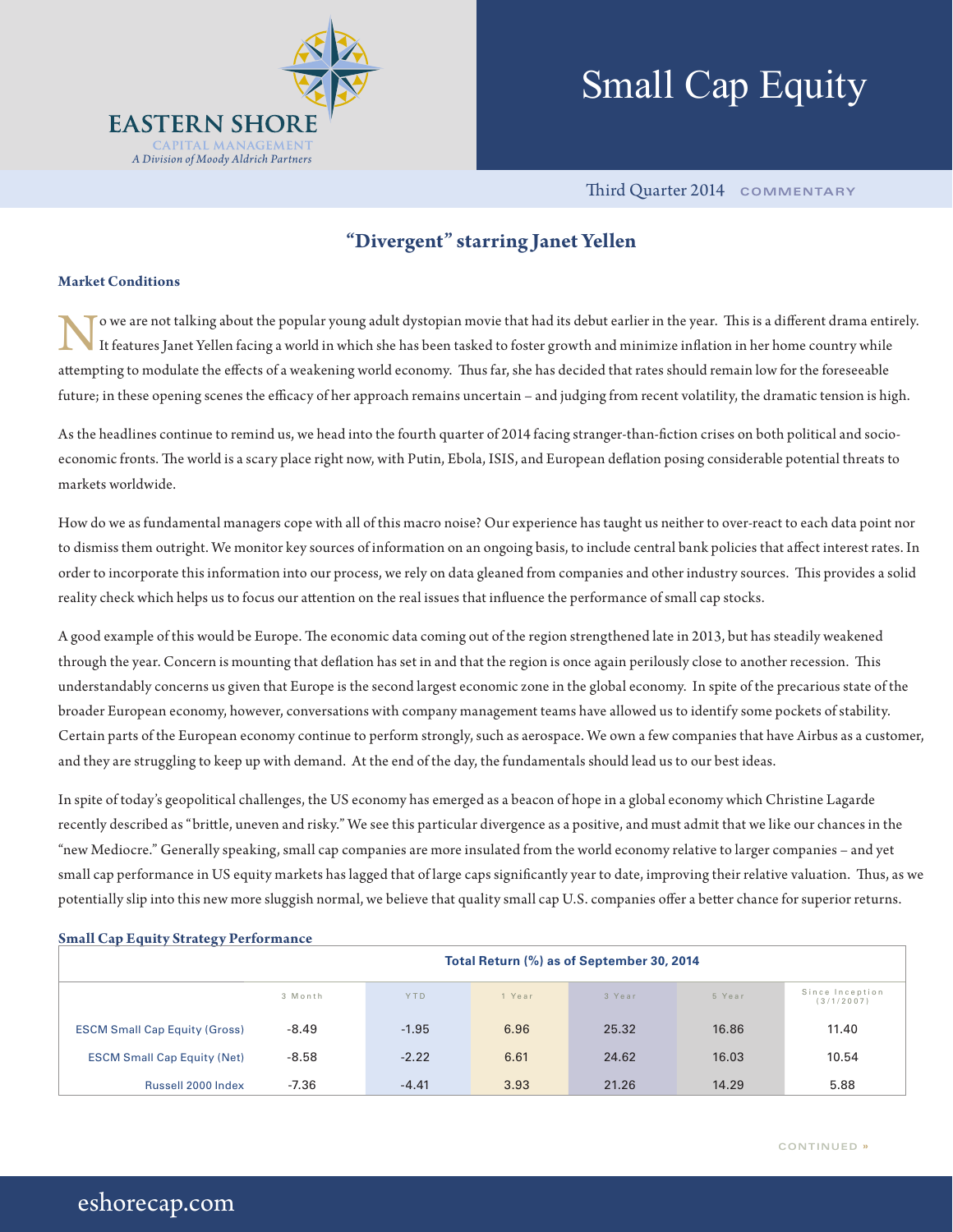

The Eastern Shore Capital Management Small Cap Equity strategy returned -8.49% gross of fees for the quarter vs. -7.36% for the Russell 2000 Index. Year to date the strategy maintains a 2.46% lead over the index, with a gross return of -1.95% vs. -4.41% for the Russell 2000.

The third quarter brought with it an increase in equity market volatility and was characterized by uneven performance in the small cap space. The Russell 2000 dropped over 6% in both July and September, while in August the index rose nearly 5%. While disruptive, this market action is not surprising given small caps' strong performance over the past eighteen months. A few of the holdings in the Small Cap Equity strategy experienced this volatility, while the majority experienced only single-digit moves during the quarter thanks to the stability conferred by quality characteristics such as solid balance sheets and steady or improving profitability.

This last point ties into our theme of divergence, and merits further attention. The last time that the Russell 2000 experienced a calendar quarter decline exceeding 5% was the tumultuous third quarter of 2011. During that quarter, the average correlation between pairs of stocks in the S&P Small Cap 600 Index shot up to 0.62 from 0.33 in the previous quarter. In the third quarter of 2014, however, correlations in the index averaged just 0.26 – indicating that the dispersion of returns remains broad in spite of macro developments.

The Small Cap Equity strategy experienced divergent performance at both ends of the spectrum. While as noted earlier, the bulk of the portfolio generated returns that were not outsized to the upside or the downside, a few outliers exerted disproportional influence over the quarter's results. On the upside, these included two holdings which were acquired by competitors during the quarter due to the strength of their prospects. Both of these holdings – one in materials, and one in healthcare – experienced double-digit positive performance for the quarter, as did several other holdings that rose on positive fundamental developments reflected in strong earnings and the capturing of additional market share.

The strategy also held a handful of names at the other end of the performance spectrum, which prevented it from outperforming for the quarter. Four of these were clustered in the energy sector. The price of oil retreated over 16% during the quarter due to increased supplies and a strong dollar. Energy stocks have a strong correlation to the price of oil over the short term, with smaller cap stocks being particularly sensitive to its fluctuations. As a result, these four holdings experienced declines of over 25% for the quarter. Two of these names released very positive exploration results during the quarter, yet these appear to have been overlooked by investors spooked by falling oil prices. We continue to focus on fundamentals within this sector, and will take advantage of the opportunities that this situation presents.

A small number of other holdings experienced significant declines in the quarter that were tied to stock-specific drivers. An example of this was a pharmaceutical company which had two of its key drugs removed from the approved list of its two largest pharmacy benefit customers. While we had considered this scenario prior to purchase, we deemed it a low-probability event based on our past conversations with management. While the drop in this holding's price represented a setback for the quarter, we will continue to seek out healthcare companies with a similar profile – specifically those possessing a diversified portfolio of approved drugs aimed at treating ailments affecting a growing segment of the population.

From a sector perspective, healthcare and energy were the only two areas in which the strategy lagged the benchmark by over 50 basis points. Stock selection contributed positively from a relative perspective in five out of the nine sectors, with particularly strong results in both producer durables and technology. Lower correlation conditions present an attractive opportunity set for active stock-pickers, and we remain focused on achieving strong risk-adjusted results in this exceptional environment.